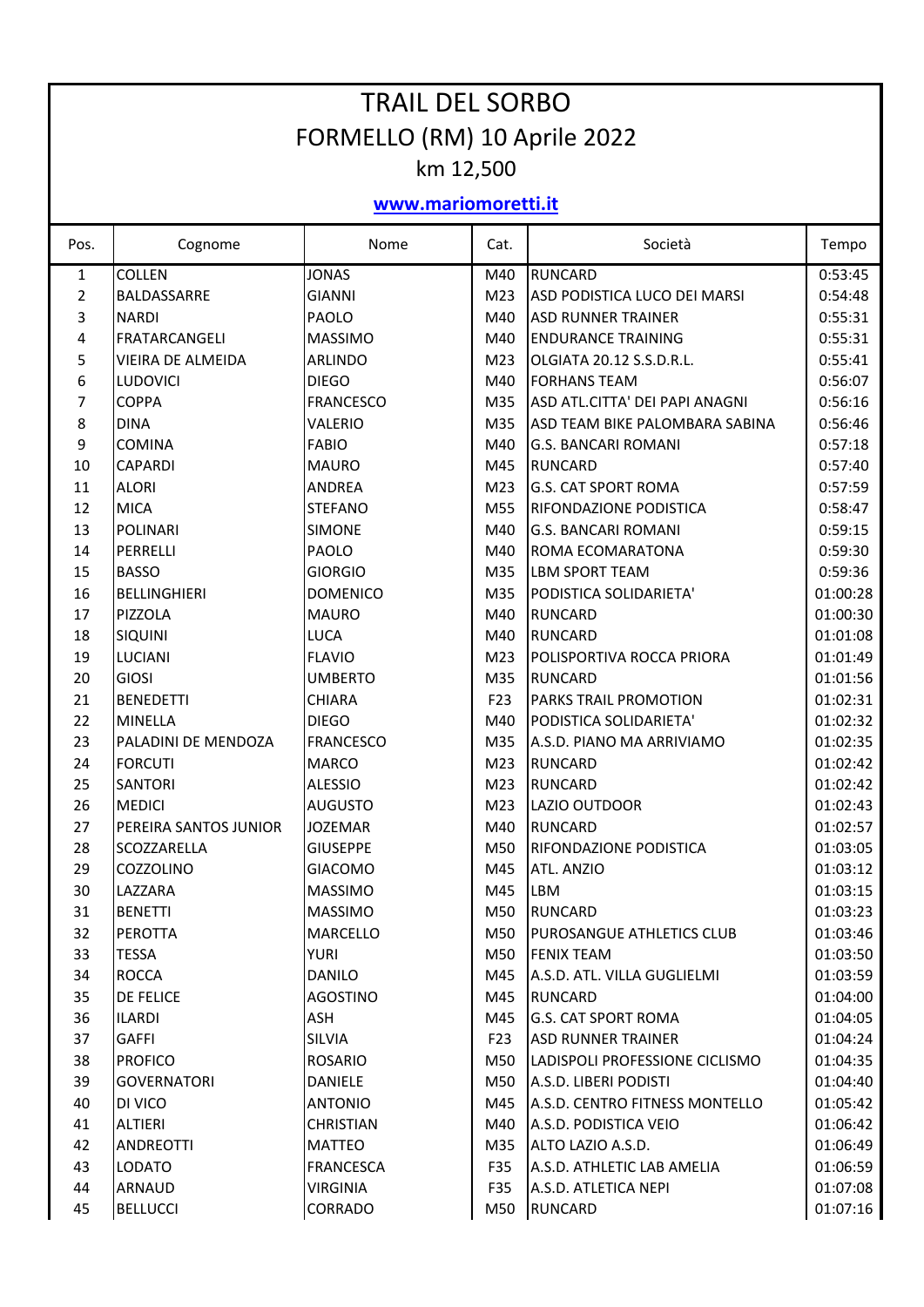| 46 | <b>TERAGNOLI</b>    | <b>EMILIANO</b>      | M40        | <b>ASD FUNCTIONAL CREW</b>       | 01:07:49 |
|----|---------------------|----------------------|------------|----------------------------------|----------|
| 47 | <b>PARLATI</b>      | <b>EMANUELE</b>      | M45        | <b>RUNCARD</b>                   | 01:08:37 |
| 48 | <b>MISANTONI</b>    | <b>MARCO</b>         | M45        | <b>ROMA ECOMARATONA</b>          | 01:08:39 |
| 49 | <b>STRABIOLI</b>    | <b>MARCO</b>         | M40        | A.S.D. RUNNING EVOLUTION         | 01:08:42 |
| 50 | <b>CURCI</b>        | <b>FABIO</b>         | M45        | A.S.D. ATLETICA FORMELLO         | 01:08:44 |
| 51 | ZARNESCU            | <b>DORU</b>          | M35        | OLGIATA 20.12 S.S.D.R.L.         | 01:08:59 |
| 52 | <b>COLABUONO</b>    | <b>ERMINIO</b>       | M65        | A.S.D. ATLETICA FORMELLO         | 01:09:07 |
| 53 | <b>GIORDANO</b>     | PASQUALE             | M55        | <b>RUNCARD</b>                   | 01:09:26 |
| 54 | <b>PROCACCI</b>     | <b>ROBERTA</b>       | F35        | A.S.D. ATLETICA NEPI             | 01:09:29 |
| 55 | DI VITO             | <b>DANIELE</b>       | M35        | ASD ATL.CITTA' DEI PAPI ANAGNI   | 01:10:09 |
| 56 | <b>ROSCIOLI</b>     | <b>MAURO</b>         | M50        | A.S.D. RUNNING EVOLUTION         | 01:10:17 |
| 57 | <b>PROIETTI</b>     | <b>ANGELO</b>        | M55        | A.S.D. ATLETICA FORMELLO         | 01:10:31 |
| 58 | <b>PIERDET</b>      | <b>FRANCOIS</b>      | M50        | <b>PUROSANGUE ATHLETICS CLUB</b> | 01:10:32 |
| 59 | PIMPINELLA          | <b>LORENZO</b>       | M23        | A.S.D. PIANO MA ARRIVIAMO        | 01:10:59 |
| 60 | CARLOMAGNO          | <b>ANDREA</b>        | M50        | <b>CALCATERRA SPORT ASD</b>      | 01:11:04 |
| 61 | <b>CICIRIELLO</b>   | ALESSANDRO           | M45        | ISOLA SACRA A.S.C.D.             | 01:11:12 |
| 62 | SALVIONI            | <b>SIMONA</b>        | F50        | PODISTICA CASALOTTI              | 01:11:22 |
| 63 | <b>VIOTTI</b>       | <b>ANNARITA</b>      | <b>F50</b> | ROMA ECOMARATONA                 | 01:11:24 |
| 64 | PIRANI              | <b>MASSIMO</b>       | M55        | <b>ASD GENZANO MARATHON</b>      | 01:11:37 |
| 65 | SAIU                | <b>NICOLA</b>        | M45        | OLGIATA 20.12 S.S.D.R.L.         | 01:11:42 |
| 66 | <b>APPETITO</b>     | <b>CLAUDIA</b>       | F45        | A.S.D. PODISTICA VEIO            | 01:11:47 |
| 67 | <b>CERRUTO</b>      | <b>ANTONIO</b>       | M55        | <b>RUNCARD</b>                   | 01:11:49 |
| 68 | <b>TOMASSI</b>      | <b>MICHELE</b>       | M35        | <b>ASD FUNCTIONAL CREW</b>       | 01:11:50 |
| 69 | <b>VIGNOLA</b>      | <b>CRISTIANA</b>     | F50        | <b>RIFONDAZIONE PODISTICA</b>    | 01:12:04 |
| 70 | LANZARO             | <b>NATALIE</b>       | F35        | <b>ASD RUNNER TRAINER</b>        | 01:12:07 |
| 71 | SPERANZA            | LEONARDO             | M50        | <b>RUNCARD</b>                   | 01:12:35 |
| 72 | DI VENTURA          | <b>GIOVANNI</b>      | M65        | A.S.D. PODISTICA VEIO            | 01:12:42 |
| 73 | <b>SILVA</b>        | <b>RICCARDO</b>      | M55        | <b>UISP ROMA</b>                 | 01:12:45 |
| 74 | <b>MIGNOGNA</b>     | <b>MARIA GRAZIA</b>  | F55        | TRAIL DEI 2 LAGHI                | 01:12:45 |
| 75 | MAZZEI              | <b>GIANLUCA</b>      | M50        | <b>RUN ALL2GETHER</b>            | 01:12:49 |
| 76 | PIMPINELLA          | <b>FRANCESCA</b>     | F35        | A.S.D. RUNNING EVOLUTION         | 01:13:25 |
| 77 | D'AGOSTINO          | ALESSANDRO           | M40        | OLGIATA 20.12 S.S.D.R.L.         | 01:13:26 |
| 78 | DI GIOVAN PAOLO     | <b>FRANCESCA</b>     | F50        | <b>PUROSANGUE ATHLETICS CLUB</b> | 01:13:28 |
| 79 | PIMPINELLA          | <b>ROBERTA</b>       | F40        | A.S.D. PIANO MA ARRIVIAMO        | 01:13:34 |
| 80 | <b>MOLINO</b>       | <b>VINCENT LUIGI</b> | M35        | <b>RUNCARD</b>                   | 01:13:37 |
| 81 | <b>DEL CIELLO</b>   | LUCIANO              | M60        | ROMA ECOMARATONA                 | 01:14:07 |
| 82 | <b>TOLOMEI</b>      | <b>GIOVANNI</b>      | M55        | <b>SABINA MARATHON CLUB</b>      | 01:14:17 |
| 83 | <b>ALBANO</b>       | <b>JACOPO</b>        | M23        | OLGIATA 20.12 S.S.D.R.L.         | 01:14:23 |
| 84 | <b>FELIZIOLI</b>    | <b>FABRIZIO</b>      | M55        | OLGIATA 20.12 S.S.D.R.L.         | 01:14:24 |
| 85 | <b>FARALLA</b>      | ANDREA               | M23        | OLGIATA 20.12 S.S.D.R.L.         | 01:14:46 |
| 86 | <b>COLETTA</b>      | <b>MARIANO</b>       | M45        | <b>CALCATERRA SPORT ASD</b>      | 01:14:48 |
| 87 | <b>MACINENTI</b>    | <b>FRANCESCA</b>     | F50        | A.S.D. CENTRO FITNESS MONTELLO   | 01:15:10 |
| 88 | <b>FORNARI</b>      | <b>ANTONELLA</b>     | F55        | PARKS TRAIL PROMOTION            | 01:15:12 |
| 89 | PAGGI               | PATRIZIO             | M40        | <b>ATLETICA ORTE</b>             | 01:15:13 |
| 90 | <b>CEORNEI</b>      | <b>ANA MARIA</b>     | F40        | A.S.D. ATLETICA MONTEFIASCONE    | 01:15:29 |
| 91 | PIMPINELLA          | <b>FRANCO</b>        | M70        | <b>LBM SPORT TEAM</b>            | 01:15:29 |
| 92 | DI GIULIO           | <b>GIUSEPPE</b>      | M55        | <b>G.S. CAT SPORT ROMA</b>       | 01:15:29 |
| 93 | <b>DELLA SALA</b>   | PIERLUCA             | M40        | <b>FORHANS TEAM</b>              | 01:16:12 |
| 94 | <b>BRUN</b>         | <b>MARIA BELEN</b>   | F35        | <b>ASD FUNCTIONAL CREW</b>       | 01:16:31 |
| 95 | <b>DE FRANCESCO</b> | <b>FAUSTO</b>        | M35        | ASD ATLETICA PALOMBARA           | 01:16:50 |
| 96 | <b>CARNEVALI</b>    | SILVIO               | M45        | A.S.D. PIANO MA ARRIVIAMO        | 01:17:24 |
| 97 | <b>REALE</b>        | <b>FRANCESCO</b>     | M40        | A.S.D. CITTA' CASTELLI ROMANI    | 01:17:35 |
| 98 | SARTARELLI          | <b>STEFANO</b>       | M35        | <b>RUNCARD</b>                   | 01:17:42 |
|    |                     |                      |            |                                  |          |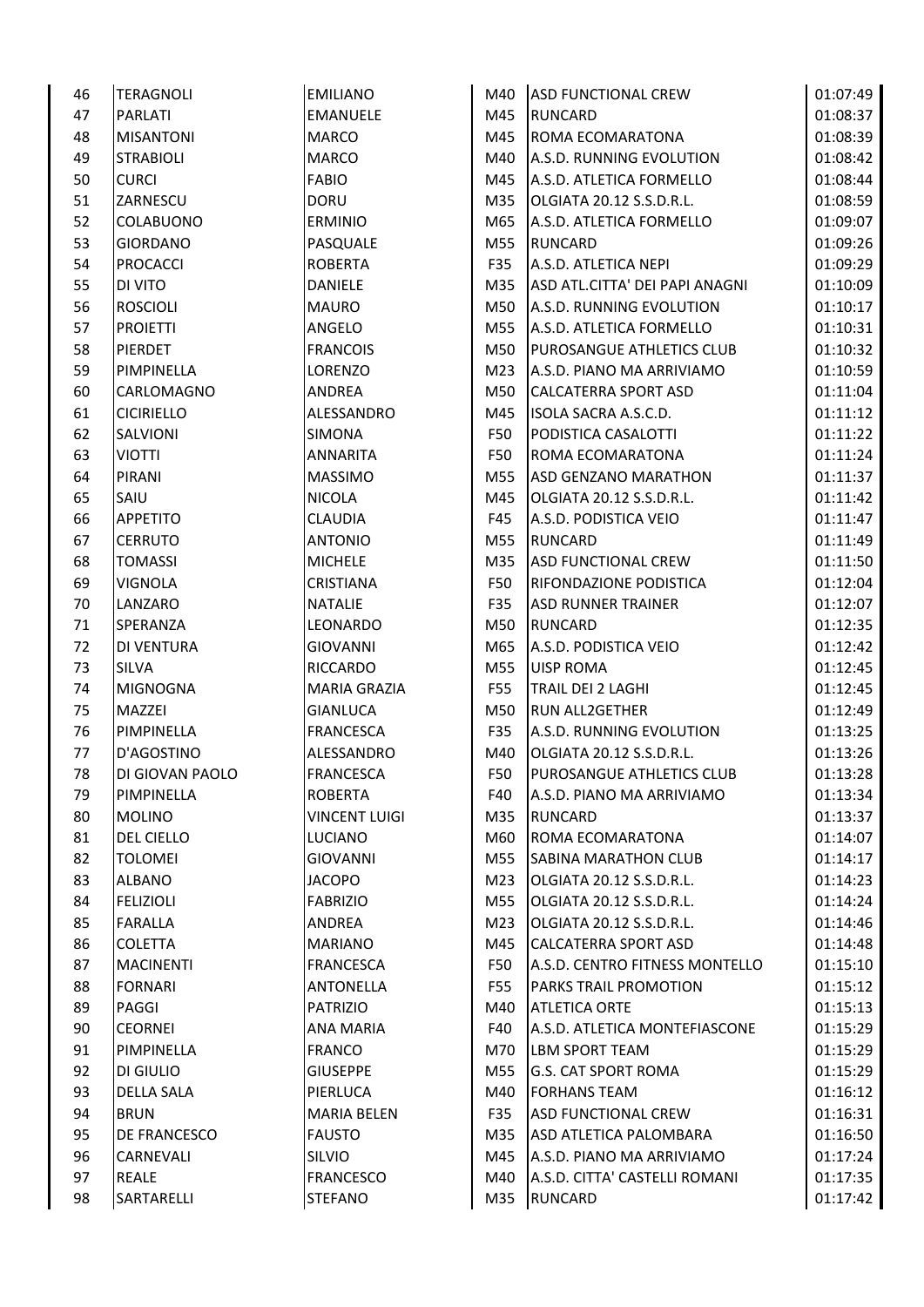| 99  | <b>CIULLO</b>      | <b>VALERIO</b>      | M60        | <b>ASD RUNNER TRAINER</b>        | 01:17:44 |
|-----|--------------------|---------------------|------------|----------------------------------|----------|
| 100 | <b>CICERONE</b>    | <b>GIULIO</b>       | M50        | PODISTICA CASALOTTI              | 01:17:46 |
| 101 | SALVIONI           | <b>MARA</b>         | F65        | PODISTICA CASALOTTI              | 01:17:46 |
| 102 | <b>DI FRUSCIO</b>  | <b>VINCENZO</b>     | M60        | PODISTICA CASALOTTI              | 01:17:47 |
| 103 | <b>REA</b>         | FERNANDO            | M40        | <b>ASD FUNCTIONAL CREW</b>       | 01:18:08 |
| 104 | <b>GUAIANA</b>     | <b>EMANUELA</b>     | F45        | A.S.D. X-SOLID SPORT LAB         | 01:18:29 |
| 105 | <b>VENTURINI</b>   | <b>ROSELLA</b>      | F50        | <b>RUNCARD</b>                   | 01:18:47 |
| 106 | <b>TRAVAGLIONE</b> | <b>ETTORE</b>       | M45        | PODISTICA SOLIDARIETA'           | 01:18:55 |
| 107 | ANGRISANO          | <b>GAIA</b>         | <b>F50</b> | OLGIATA 20.12 S.S.D.R.L.         | 01:19:11 |
| 108 | <b>LUCCHESE</b>    | <b>MATTEO</b>       | M40        | A.S.D. PODISTICA VEIO            | 01:19:12 |
| 109 | CAPETOLA           | ALESSANDRO          | M45        | <b>ASD RUNNER TRAINER</b>        | 01:19:24 |
| 110 | <b>PIOMBO</b>      | <b>IRENE</b>        | F23        | PODISTICA SOLIDARIETA'           | 01:19:43 |
| 111 | <b>SCORPANITI</b>  | <b>VINCENZO</b>     | M23        | OLGIATA 20.12 S.S.D.R.L.         | 01:20:03 |
| 112 | <b>GUIDOBALDI</b>  | <b>ANDREA</b>       | M40        | PODISTICA SOLIDARIETA'           | 01:20:07 |
| 113 | <b>TONDINI</b>     | <b>ALESSIO</b>      | M23        | <b>RUNCARD</b>                   | 01:20:27 |
| 114 | CARRAFA            | <b>FRANCESCO</b>    | M45        | A.S.D. PODISTICA VEIO            | 01:20:34 |
| 115 | PEZZANERA          | ANDREA              | M40        | <b>LBM SPORT TEAM</b>            | 01:20:47 |
|     |                    |                     | M55        |                                  |          |
| 116 | <b>FATTORI</b>     | <b>MARCO</b>        |            | PODISTICA CASALOTTI              | 01:20:55 |
| 117 | PADRONI            | <b>MONICA</b>       | F50        | <b>RUNCARD</b>                   | 01:21:00 |
| 118 | <b>VENTURINI</b>   | <b>GIULIO</b>       | M23        | S.S. LAZIO ATLETICA LEGGERA      | 01:21:07 |
| 119 | <b>CAUDELI</b>     | <b>MARIA LAURA</b>  | F45        | OLGIATA 20.12 S.S.D.R.L.         | 01:21:11 |
| 120 | <b>VINCENTI</b>    | <b>SALVATORE</b>    | M55        | OLGIATA 20.12 S.S.D.R.L.         | 01:21:24 |
| 121 | <b>CORTESE</b>     | <b>SILVIA</b>       | F55        | <b>RUNCARD</b>                   | 01:21:27 |
| 122 | <b>GILETTO</b>     | <b>ANTONINO</b>     | M55        | PODISTICA CASALOTTI              | 01:21:35 |
| 123 | <b>LUCIFORA</b>    | <b>STELLA</b>       | F35        | LAZIO OUTDOOR                    | 01:21:53 |
| 124 | <b>LUPAIOLI</b>    | <b>LELIO</b>        | M50        | PODISTICA SOLIDARIETA'           | 01:21:54 |
| 125 | <b>MAGNANI</b>     | <b>SIMONE</b>       | M50        | PODISTICA SOLIDARIETA'           | 01:21:54 |
| 126 | CANNUCCIA          | <b>MARIA TERESA</b> | F45        | ROMA ECOMARATONA                 | 01:22:12 |
| 127 | D'AGOSTINO         | <b>LUCA</b>         | M23        | OLGIATA 20.12 S.S.D.R.L.         | 01:23:05 |
| 128 | <b>GENNARI</b>     | <b>FRANCESCO</b>    | M45        | OLGIATA 20.12 S.S.D.R.L.         | 01:23:06 |
| 129 | <b>BERNABINI</b>   | <b>BEATRICE</b>     | <b>F55</b> | <b>RUNCARD</b>                   | 01:23:11 |
| 130 | <b>CARICCHIA</b>   | <b>FRANCESCA</b>    | F50        | <b>PUROSANGUE ATHLETICS CLUB</b> | 01:23:12 |
| 131 | <b>CECCANTONI</b>  | <b>CINZIA</b>       | F55        | <b>RUNCARD</b>                   | 01:23:12 |
| 132 | <b>SCIARRA</b>     | PAOLA               | F40        | <b>SABINA MARATHON CLUB</b>      | 01:23:15 |
| 133 | <b>FANELLI</b>     | <b>MAURIZIO</b>     | M55        | <b>LBM SPORT TEAM</b>            | 01:23:32 |
| 134 | <b>PICOT</b>       | <b>GIOVANNI</b>     | M55        | A.S.D. DOG ENDURANCE DRYLAND IT  | 01:24:15 |
| 135 | <b>GENTILE</b>     | <b>MASSIMO</b>      | M50        | PODISTICA SOLIDARIETA'           | 01:24:16 |
| 136 | <b>ANTIMI</b>      | VALERIO             | M45        | ROMA ECOMARATONA                 | 01:25:19 |
| 137 | <b>VALCHERA</b>    | VALERIA             | F45        | OLGIATA 20.12 S.S.D.R.L.         | 01:25:27 |
| 138 | <b>FANELLI</b>     | <b>MARIA</b>        | F55        | <b>ASD GENZANO MARATHON</b>      | 01:25:46 |
| 139 | MARZIALETTI        | <b>GINO</b>         | M40        | A.S.D. PODISTICA VEIO            | 01:25:46 |
| 140 | <b>BORGOGNONI</b>  | ARIANNA             | F40        | A.S.D. PODISTICA VEIO            | 01:25:48 |
| 141 | DI ROCCO           | <b>CLAUDIO</b>      | M55        | PODISTICA SOLIDARIETA'           | 01:26:34 |
| 142 | RAGNI              | ALESSANDRO          | M60        | A.S.D. PODISTICA VEIO            | 01:26:54 |
| 143 | PANI               | <b>FRANCESCO</b>    | M35        | ASD ATLETICA PALOMBARA           | 01:27:24 |
| 144 | <b>PONZINI</b>     | <b>GIULIA</b>       | M35        | <b>ASD RUNNER TRAINER</b>        | 01:27:50 |
| 145 | <b>CIMAGLIA</b>    | <b>ANTONIO</b>      | M55        | PODISTICA CASALOTTI              | 01:28:16 |
| 146 | <b>SCAPIGLIATI</b> | <b>ELEONORA</b>     | F40        | LBM SPORT TEAM                   | 01:28:28 |
| 147 | CACCIAMANO         | <b>MONICA</b>       | F50        | A.S.D. PODISTICA VEIO            | 01:28:41 |
| 148 | <b>VINCENTI</b>    | <b>SILVIA</b>       | F45        | <b>RUNCARD</b>                   | 01:29:08 |
| 149 | <b>SCOTTI</b>      | <b>FABIO</b>        | M45        | <b>RUNCARD</b>                   | 01:29:08 |
| 150 | <b>CORVINO</b>     | <b>TIZIANA</b>      | F45        | <b>RUN &amp; SMILE</b>           | 01:29:14 |
| 151 | <b>ALTOBELLI</b>   | <b>FILIBERTO</b>    | M45        | A.S.D. TRA LE RIGHE              | 01:29:17 |
|     |                    |                     |            |                                  |          |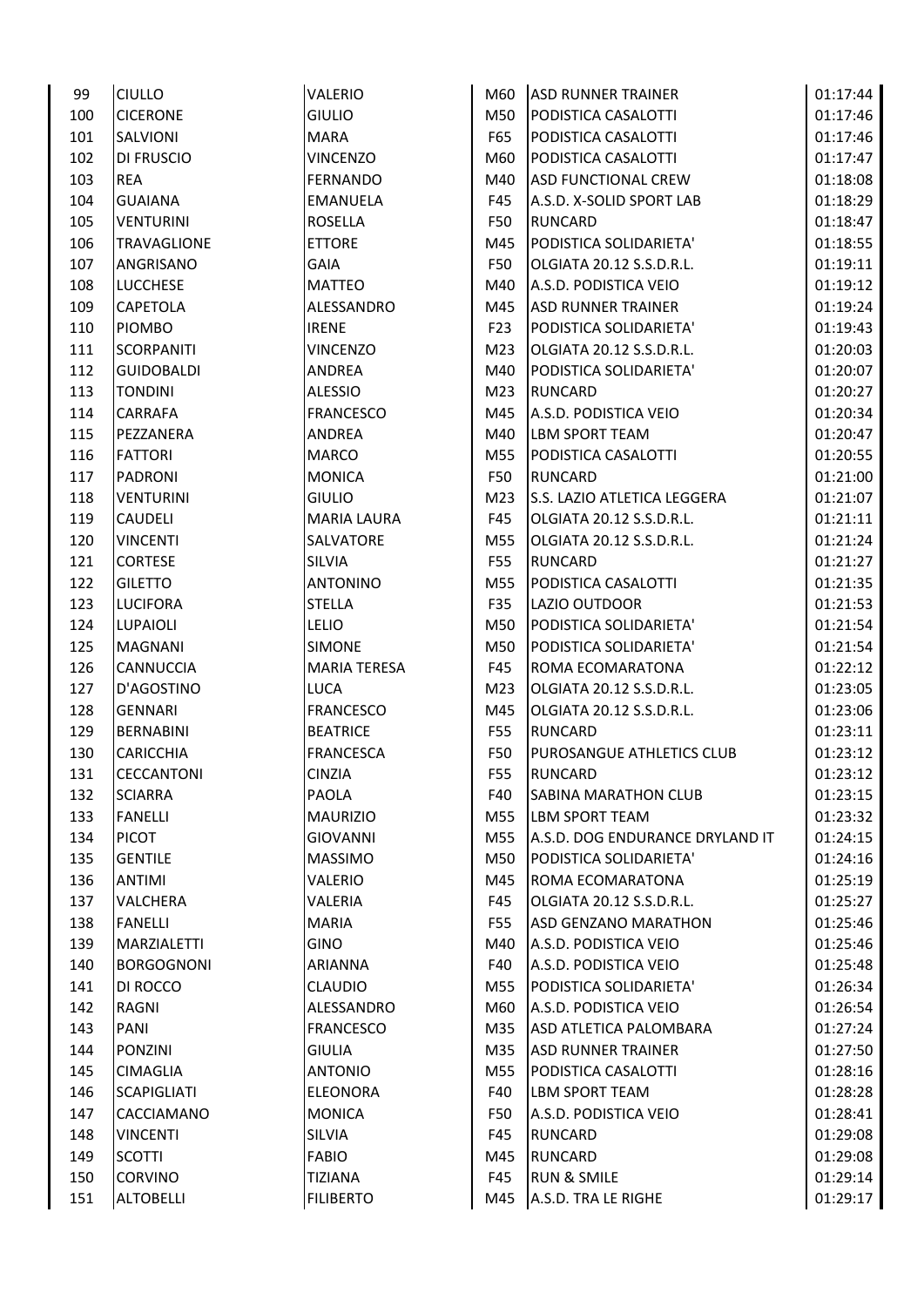| 152 | <b>MONTELEONE</b> | ALESSANDRO              |                 | M50 A.S.D. TRA LE RIGHE                    | 01:29:23 |
|-----|-------------------|-------------------------|-----------------|--------------------------------------------|----------|
| 153 | <b>LANCIANESE</b> | <b>CRISTIANO</b>        | M50             | A.S.D. ATLETICA FORMELLO                   | 01:29:31 |
| 154 | <b>BAZZOCCHI</b>  | <b>MASSIMILIANO</b>     | M55             | A.S.D. TRA LE RIGHE                        | 01:29:34 |
| 155 | DI GIOVENALE      | <b>MARIANNA</b>         | F45             | <b>SABINA MARATHON CLUB</b>                | 01:29:36 |
| 156 | <b>BANDINU</b>    | <b>IGNAZIO</b>          | M60             | A.S.D. PODISTICA VEIO                      | 01:31:11 |
| 157 | RAIMONDI VALLESI  | ELISA                   | F45             | <b>RUNCARD</b>                             | 01:31:44 |
| 158 | <b>ASTORINO</b>   | <b>GIORGIA</b>          | F <sub>23</sub> | OLGIATA 20.12 S.S.D.R.L.                   | 01:31:47 |
| 159 | <b>FLOCCARI</b>   | <b>DAVIDE</b>           | M23             | OLGIATA 20.12 S.S.D.R.L.                   | 01:31:47 |
| 160 | EL MESSAOUDI      | <b>MOUNIA</b>           | F45             | <b>ASD GENZANO MARATHON</b>                | 01:31:51 |
| 161 | <b>AMORINI</b>    | <b>DANILO</b>           | M40             | <b>TEAM BIKE AURELIA</b>                   | 01:32:11 |
| 162 | <b>LEONARDI</b>   | <b>FRANCESCA ROMANA</b> | F40             | TRAIL DEI 2 LAGHI                          | 01:32:12 |
| 163 | <b>GIRGENTI</b>   | <b>JUSTINE</b>          | F45             | <b>RUNCARD</b>                             | 01:32:51 |
| 164 | <b>MANCINI</b>    | <b>TIZIANA</b>          | F55             | A.S.D. PODISTICA VEIO                      | 01:33:18 |
| 165 | <b>TORREGIANI</b> | PAOLO                   | M55             | A.S.D. PODISTICA VEIO                      | 01:33:18 |
| 166 | LA ROSA           | <b>GIOVANNI</b>         | M45             | PODISTICA SOLIDARIETA'                     | 01:34:07 |
| 167 | <b>FULCI</b>      | <b>LICIA</b>            | F45             | PODISTICA SOLIDARIETA'                     | 01:34:09 |
| 168 | <b>MARIGLIANI</b> | <b>DANILO</b>           | M60             | A.S.D. PODISTICA VEIO                      | 01:35:00 |
|     |                   | <b>RAFFAELE</b>         | M55             |                                            |          |
| 169 | <b>MATTIUSSI</b>  |                         |                 | PODISTICA CASALOTTI<br>PODISTICA CASALOTTI | 01:35:39 |
| 170 | <b>ANNESSI</b>    | <b>FABIO</b>            | M50             |                                            | 01:35:39 |
| 171 | <b>ERBI</b>       | <b>FRANCESCA</b>        | F50             | A.S.D. VEGAN POWER TEAM                    | 01:35:58 |
| 172 | <b>ROSSI</b>      | <b>FRANCESCO</b>        | M45             | OLGIATA 20.12 S.S.D.R.L.                   | 01:37:30 |
| 173 | <b>MINCHILLI</b>  | <b>GIULIANA SILVIA</b>  | F65             | A.S.D. PODISTICA VEIO                      | 01:37:45 |
| 174 | <b>VISANI</b>     | <b>LUCA</b>             | M45             | <b>FORHANS TEAM</b>                        | 01:38:20 |
| 175 | CACCIAMANI        | ALESSANDRO              | M40             | <b>LBM SPORT TEAM</b>                      | 01:38:27 |
| 176 | <b>CIRILLO</b>    | <b>NUNZIATO</b>         | M60             | A.S.D. PODISTICA VEIO                      | 01:38:31 |
| 177 | <b>PAOLETTI</b>   | <b>MARIO</b>            | M50             | OLGIATA 20.12 S.S.D.R.L.                   | 01:38:45 |
| 178 | PAPAGNI           | <b>LIVIA</b>            | F23             | OLGIATA 20.12 S.S.D.R.L.                   | 01:39:07 |
| 179 | <b>ELISO</b>      | VALENTINO               | M35             | OLGIATA 20.12 S.S.D.R.L.                   | 01:39:55 |
| 180 | <b>PROIETTI</b>   | SANTINO                 | M55             | OLGIATA 20.12 S.S.D.R.L.                   | 01:39:55 |
| 181 | <b>DE ANGELIS</b> | <b>LUCIANO</b>          | M70             | A.S.D. ATLETICA FORMELLO                   | 01:40:10 |
| 182 | <b>PRIORESCHI</b> | PATRIZIA                | F55             | A.S.D. PODISTICA VEIO                      | 01:40:55 |
| 183 | <b>GHERARDINI</b> | <b>SERENA</b>           | F45             | A.S.D. PODISTICA VEIO                      | 01:42:01 |
| 184 | <b>VIRGILI</b>    | <b>PATRIZIO</b>         | M45             | A.S.D. PODISTICA VEIO                      | 01:42:01 |
| 185 | <b>VOTANO</b>     | VIRGINIA                | F35             | OLGIATA 20.12 S.S.D.R.L.                   | 01:42:23 |
| 186 | <b>GALETTA</b>    | ANGELA                  | F55             | OLGIATA 20.12 S.S.D.R.L.                   | 01:42:39 |
| 187 | <b>VEGETALI</b>   | <b>TANIA</b>            | F45             | OLGIATA 20.12 S.S.D.R.L.                   | 01:42:40 |
| 188 | <b>DE STEFANO</b> | <b>LUCA</b>             | M60             | A.S.D. PODISTICA VEIO                      | 01:43:03 |
| 189 | <b>MANTINI</b>    | <b>MAURO</b>            | M45             | A.S.D. PODISTICA VEIO                      | 01:43:05 |
| 190 | <b>CAPRIOTTI</b>  | <b>ALBINO</b>           | M70             | OLGIATA 20.12 S.S.D.R.L.                   | 01:45:05 |
| 191 | <b>DE MATTIA</b>  | <b>LUDOVICO</b>         | M70             | A.S.D. PODISTICA VEIO                      | 01:45:06 |
| 192 | <b>VOTANO</b>     | <b>SERGIO</b>           | M70             | AS.TRA. ROMA                               | 01:46:06 |
| 193 | <b>VERUCCI</b>    | <b>ROSA</b>             | F65             | OLGIATA 20.12 S.S.D.R.L.                   | 01:47:01 |
| 194 | <b>ROSATI</b>     | <b>LUIGI</b>            | M50             | A.S.D. PODISTICA VEIO                      | 01:51:05 |
| 195 | <b>ROSCIOLI</b>   | <b>FABIANO</b>          | M50             | <b>RUN &amp; SMILE</b>                     | 01:52:32 |
| 196 | CAPASSO           | <b>RAFFAELE</b>         | M40             | OLGIATA 20.12 S.S.D.R.L.                   | 01:53:47 |
| 197 | LINARDI           | <b>SUSANNA</b>          | F40             | A.S.D. PODISTICA VEIO                      | 01:54:29 |
| 198 | <b>ROMEO</b>      | <b>GIANFRANCO</b>       | M50             | PODISTICA SOLIDARIETA'                     | 01:54:39 |
| 199 | <b>VALENTI</b>    | <b>CRISTINA</b>         | F50             | PODISTICA SOLIDARIETA'                     | 01:54:41 |
| 200 | <b>PROCACCI</b>   | PAOLO                   | M70             | A.S.D. ATLETICA NEPI                       | 01:55:57 |
| 201 | <b>GRASSELLI</b>  | LAURA                   | F55             | A.S.D. PODISTICA VEIO                      | 01:58:51 |
| 202 | VARGAS            | SALVATORE               | M70             | TRAIL DEI 2 LAGHI                          | 02:03:31 |
| 203 | VARGAS            | <b>MARIANNA</b>         | F40             | TRAIL DEI 2 LAGHI                          | 02:06:32 |
| 204 | <b>MANCINI</b>    | <b>DOMENICO</b>         | M70             | A.S.D. PODISTICA VEIO                      | 02:09:32 |
|     |                   |                         |                 |                                            |          |